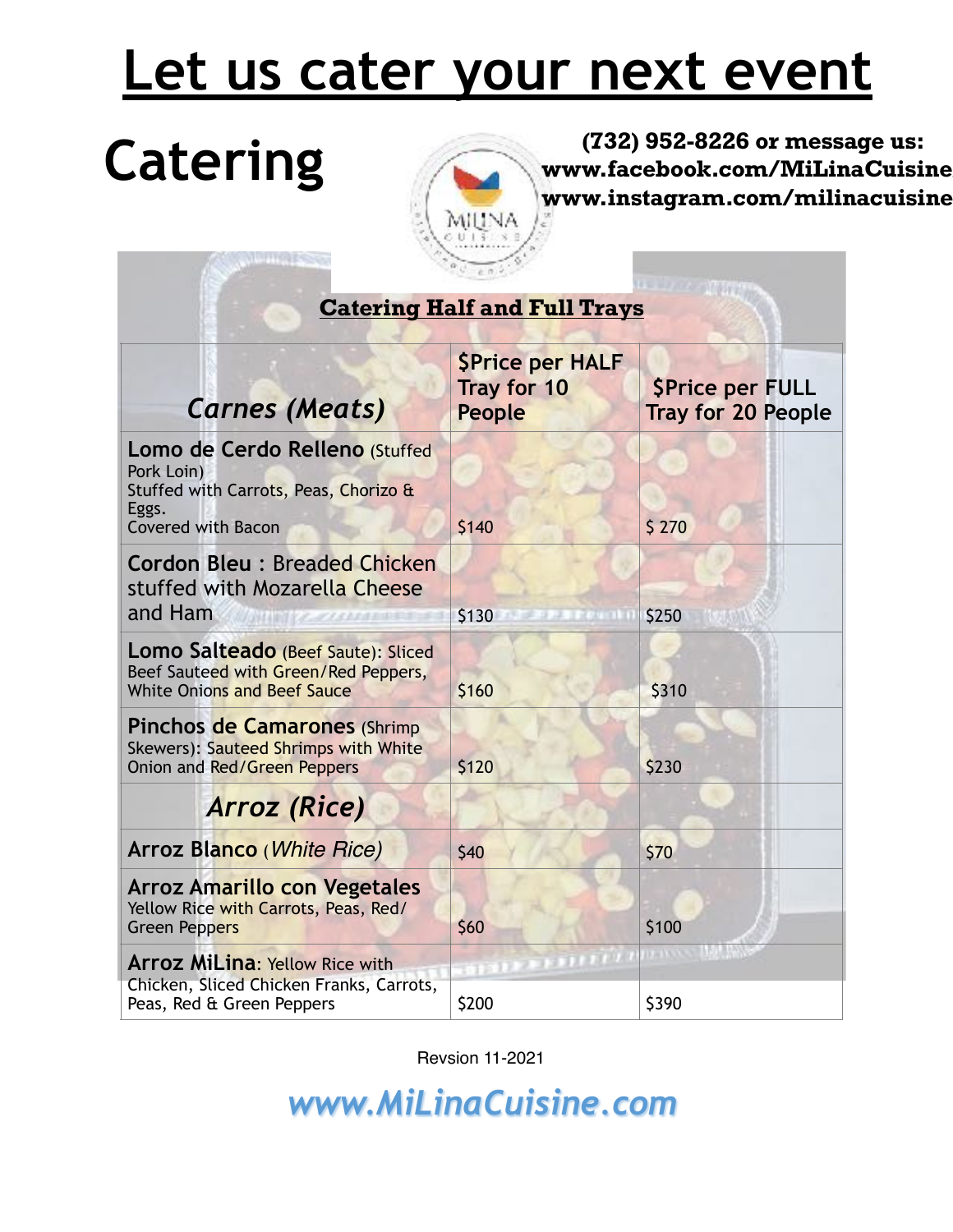| <b>Arroz con Camarones: Yellow</b><br>Rice with Shrimps, Carrots, Peas, Red/<br><b>Green Peppers</b> | \$220 | \$430 |
|------------------------------------------------------------------------------------------------------|-------|-------|
| <b>Paella:</b> Seafood Yellow Rice with<br>Carrots, Peas, Red/Green Peppers                          | \$250 | \$490 |

| <b>WENNATT FIRM</b><br><b>Ensaladas (Salads)</b>                                                                                  | <b>SPrice per HALF</b><br>Tray for 10<br><b>People</b> | <b>SPrice per FULL</b><br><b>Tray Tray for 20</b><br>People |                            |
|-----------------------------------------------------------------------------------------------------------------------------------|--------------------------------------------------------|-------------------------------------------------------------|----------------------------|
| Ensalada Regular (Green Salad): Lettuce<br>Red Onions, Tomatoes, Cucumbers,<br><b>Yellow Corn</b>                                 |                                                        | \$60 (Only Full Tray)                                       |                            |
| Ensalada de Papa (Potato Salad):<br>Potatoes, Mayonnaise, Eggs, Carrots,<br>Peas & Cilantro                                       |                                                        | \$80 (Only Full Tray)                                       |                            |
| Ensalada de Remolacha (Beet Salad):<br>Beets, Cilantro, Onions & Lemon                                                            |                                                        | \$60 (Only Full Tray)                                       |                            |
| <b>Acompañantes (Sides)</b>                                                                                                       |                                                        |                                                             |                            |
| Platano Maduro (Sweet Plantains)                                                                                                  | \$35                                                   | \$65                                                        |                            |
| Yuca                                                                                                                              | \$35                                                   | \$65                                                        |                            |
| <b>Patacones (Salted Fried Plantains)</b>                                                                                         | \$35<br>\$65                                           |                                                             |                            |
| <b>Especiales (Specials)</b>                                                                                                      |                                                        |                                                             |                            |
| Lechona/Cojin de Lechon (Suckling Pig)<br>Stuffed Pork Meat, yellow rice, peas<br>served with arepas, (1 lb serves one<br>person) | $$150(10$ lbs)                                         | \$290 (20 lbs)                                              |                            |
| Pernil (Rosted Pork Butt/Leg) Whole                                                                                               | \$70                                                   |                                                             |                            |
| Tamales: - 3 Meats (Chicken, Meat &<br>Pork)<br>or Chicken Only                                                                   | \$12 each                                              |                                                             |                            |
| Empanadas: (for large orders 3 days advance<br>notice)                                                                            |                                                        | Price per Unit                                              | <b>Order</b><br>Quantity # |
| Colombianas de Carne (Beef)                                                                                                       |                                                        | \$2                                                         |                            |

Revsion 11-2021

*www.MiLinaCuisine.com*